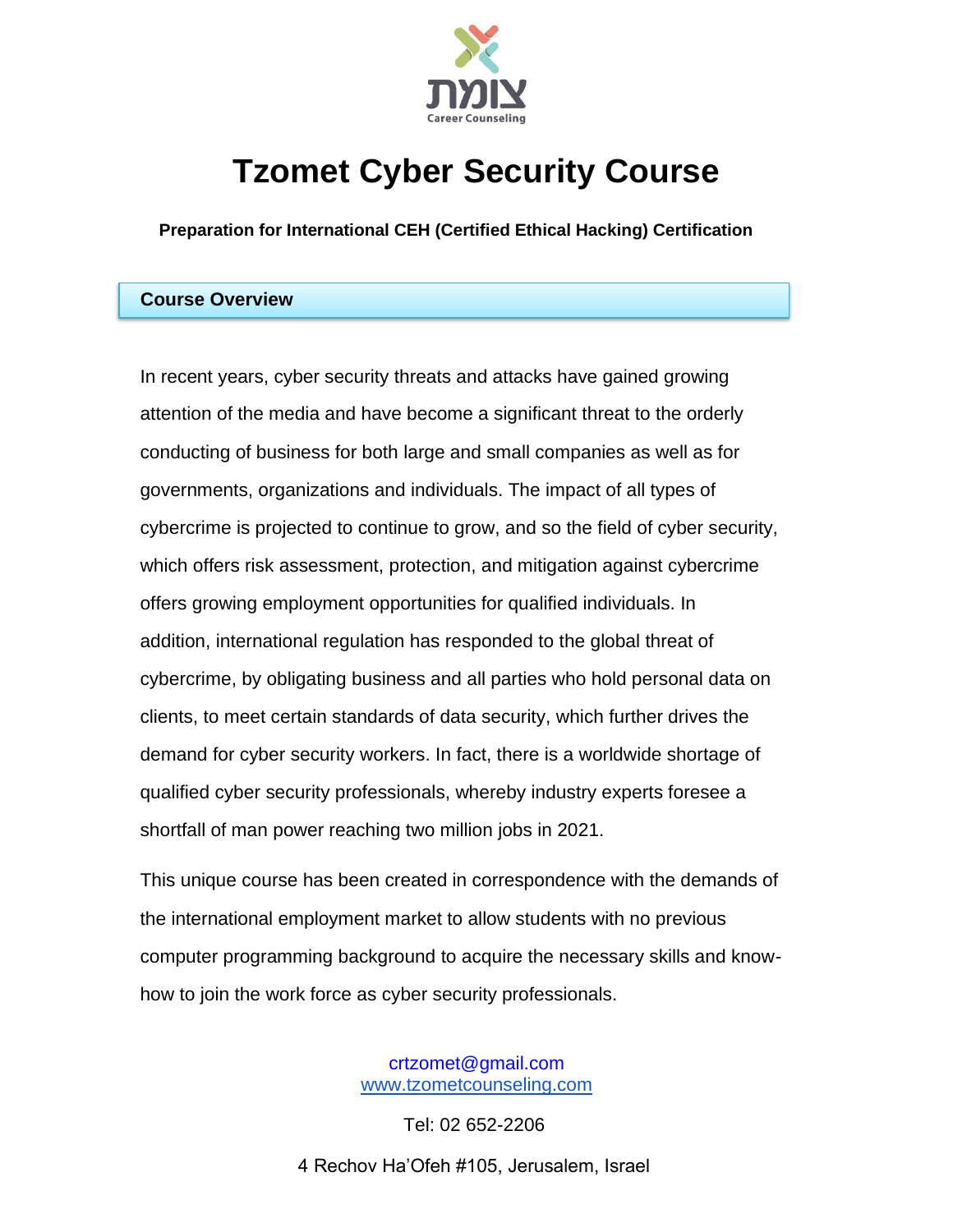The course will include an introduction to the spheres of IT Information Technology, networking, and cyber security, and will include practical tools, methodologies, and techniques to allow those who complete the course to integrate into the cyber security industry. These positions demand a high degree of integrity as well as professionality and technical skill due to their sensitive nature in every enterprise.

## **Career Paths**

The course introduces students to a broad range of disciplines within the field of cyber security and graduates have completed the course and entered the international employment market as SOC Analysts, Penetration Testers, Cyber Threat Analysts, Risk & Compliance Specialists, Cyber Sales Engineers, Incidence Response Specialists, et al.

## **Course Segments**

The course is divided in to three segments. The first is an introduction to IT (Information Technology) networking and includes preparation for professional certification in that field. The second part focuses on information security and gives students a general background in the field of cyber security. The third part of the course prepares students to work in the field of PT (penetration testing) to serve as an ethical hacker, an attractive niche in the world of cyber security. The course includes frontal lectures which will be given in an online interactive simulcast as well as hands-on workshops and homework tasks which replicate actual cyber security situations and environments.

## **Internships**

Following the classroom segment of the course, students will have the opportunity to participate in an unpaid internship program of up to four hundred hours practical hands-on experience for companies in the industry. Tzomet's partners which provide internship programs for students include: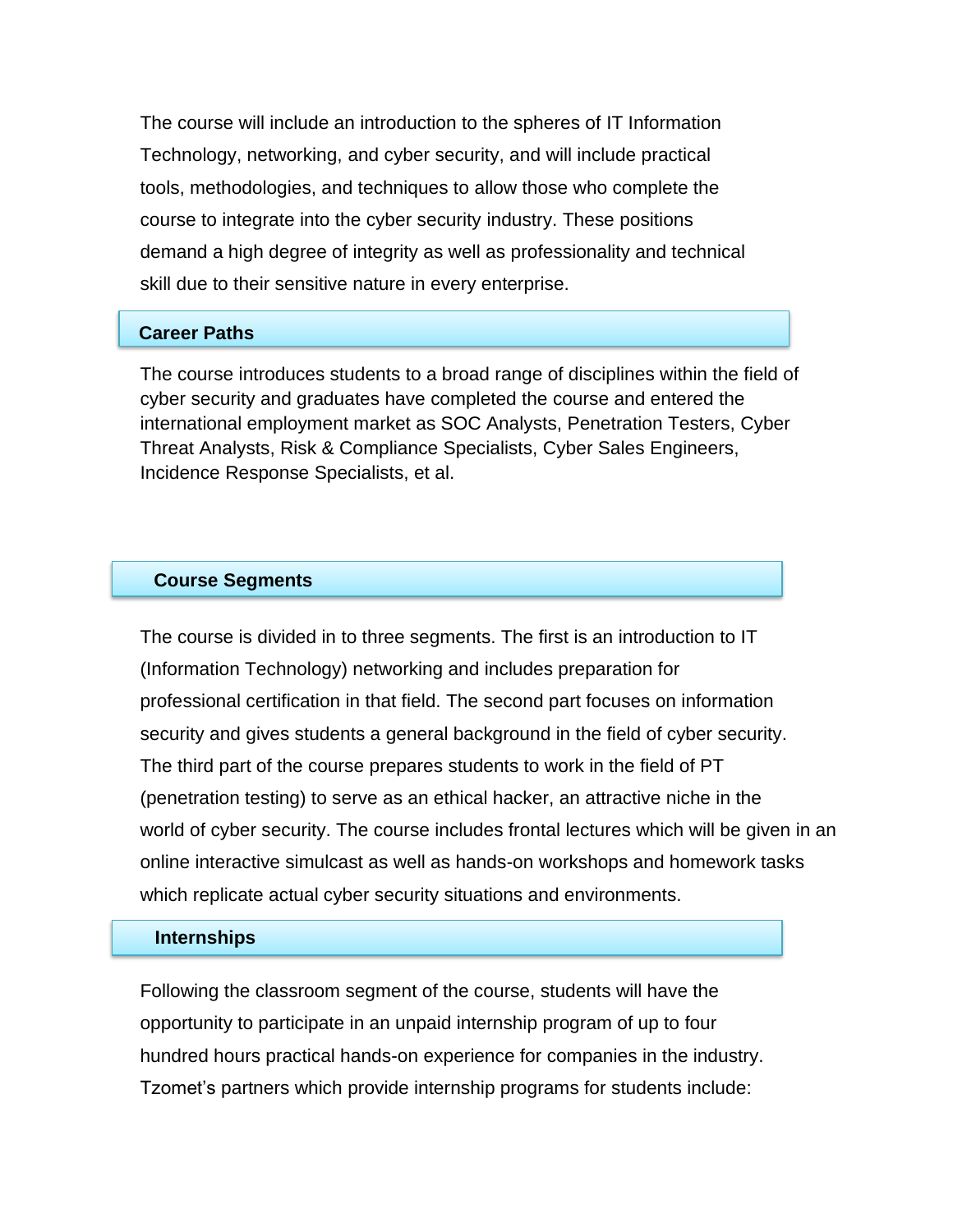Mosse Cyber Security<https://platform.mosse-institute.com/#/partnerships> See Secure,<https://www.see-secure.com/> CyberSafe<https://cybersafe.co.il/> Centraleyes<https://www.centraleyes.com/>

# **Certifications**

Upon completion of the requirements of the course, students will receive certification from Tzomet, and in addition, the course provides students with the basis to prepare for international certification tests in IT and ethical hacking, such as the CompTIA Security+ test and the EC Council CEH Certified Ethical Hacker certification exam.

## **Pre-requisites**

- Familiarity with interacting with computers
- Passing a critical thinking and personality test
- There is no pre-requisite for prior knowledge of cyber security.
- Candidates should be technically inclined & possess above average analytical & creative thinking skills.

# **Course Syllabus**

- Introduction to computer networks, data and cyber security technologies
- LAN Switching Fundamental
- Infrastructure Services
- Introduction to Virtual Environment
- Introduction to Microsoft Windows Server
- Introduction to Active Directory
- Microsoft AD Permission & Rights
- Familiarity with Linux operating system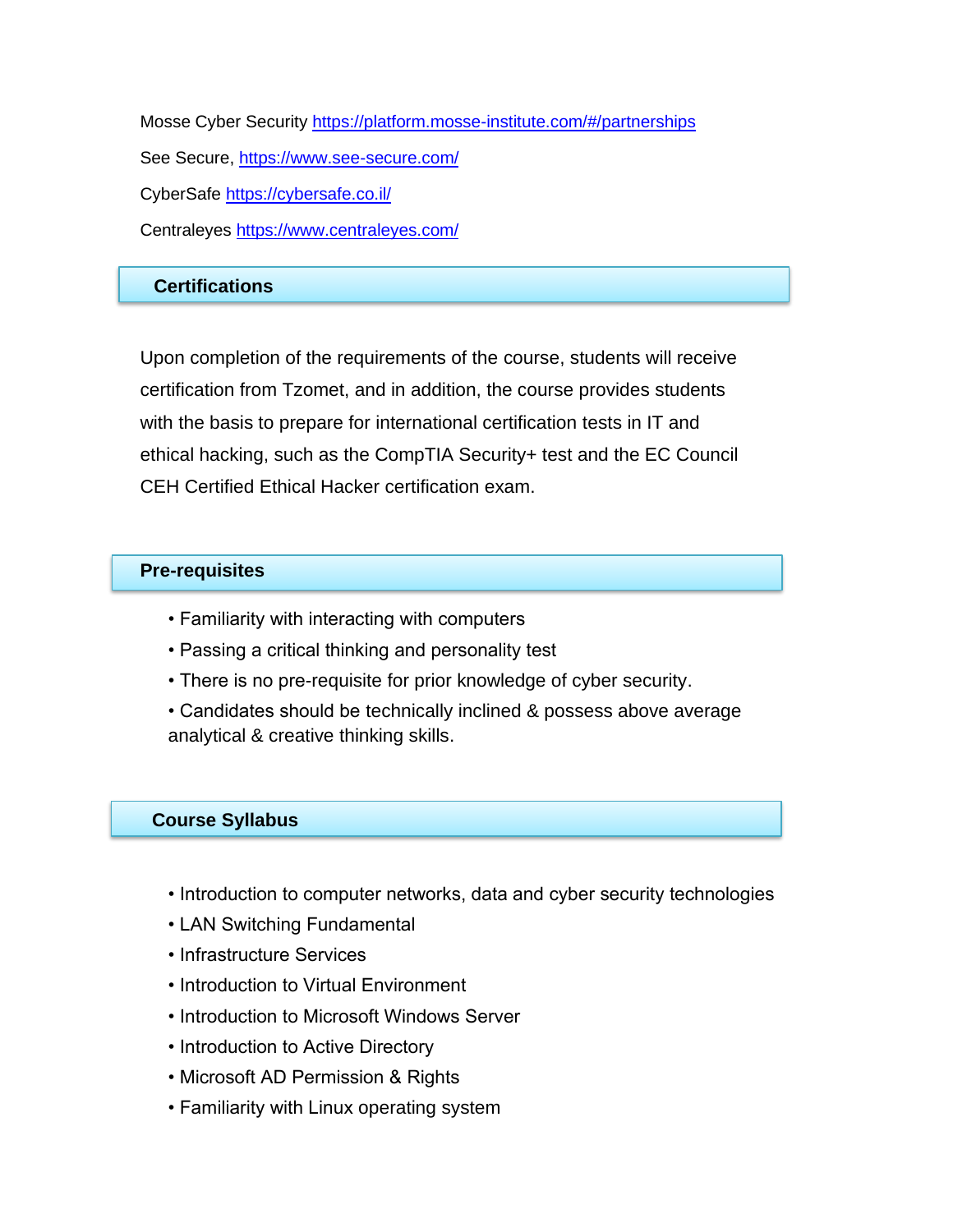- Familiarity with digital communication concepts & protocols
- Familiarity with encryption technologies and concepts
- Network communication equipment and network security tools
- Familiarity with the architecture of information systems
- Familiarity with "the Cloud" and relevant data security issues
- Familiarity with writing scripts in Powershell & Python
- Familiarity with ransomware, viruses, bots & Trojan horses
- Infosec, Information Security, Defense Technologies
- Familiarity with the Darknet
- Securing of servers and services
- Entering the mind of hackers, Red Team
- Familiarity with industry compliance standards:
- Familiarity with national and international regulatory standards
- Common cyber security work methodologies
- Introduction to Ethical Hacking
- Developing the Tool-box of a Pen Tester
- Foot printing and Reconnaissance
- Scanning Networks
- Vulnerability Analysis
- Malware Threats
- Sniffing
- Social Engineering
- Denial-of-Service
- Cryptography
- Session Hijacking
- Evading IDS, Firewalls, and Honeypots
- Hacking Web Servers & Web Applications
- SQL Injection
- Hacking Wireless Networks/Hacking Mobile Platforms
- IoT Hacking
- Writing cyber security assessment reports
- Familiarity with various automated cyber security vendor tools